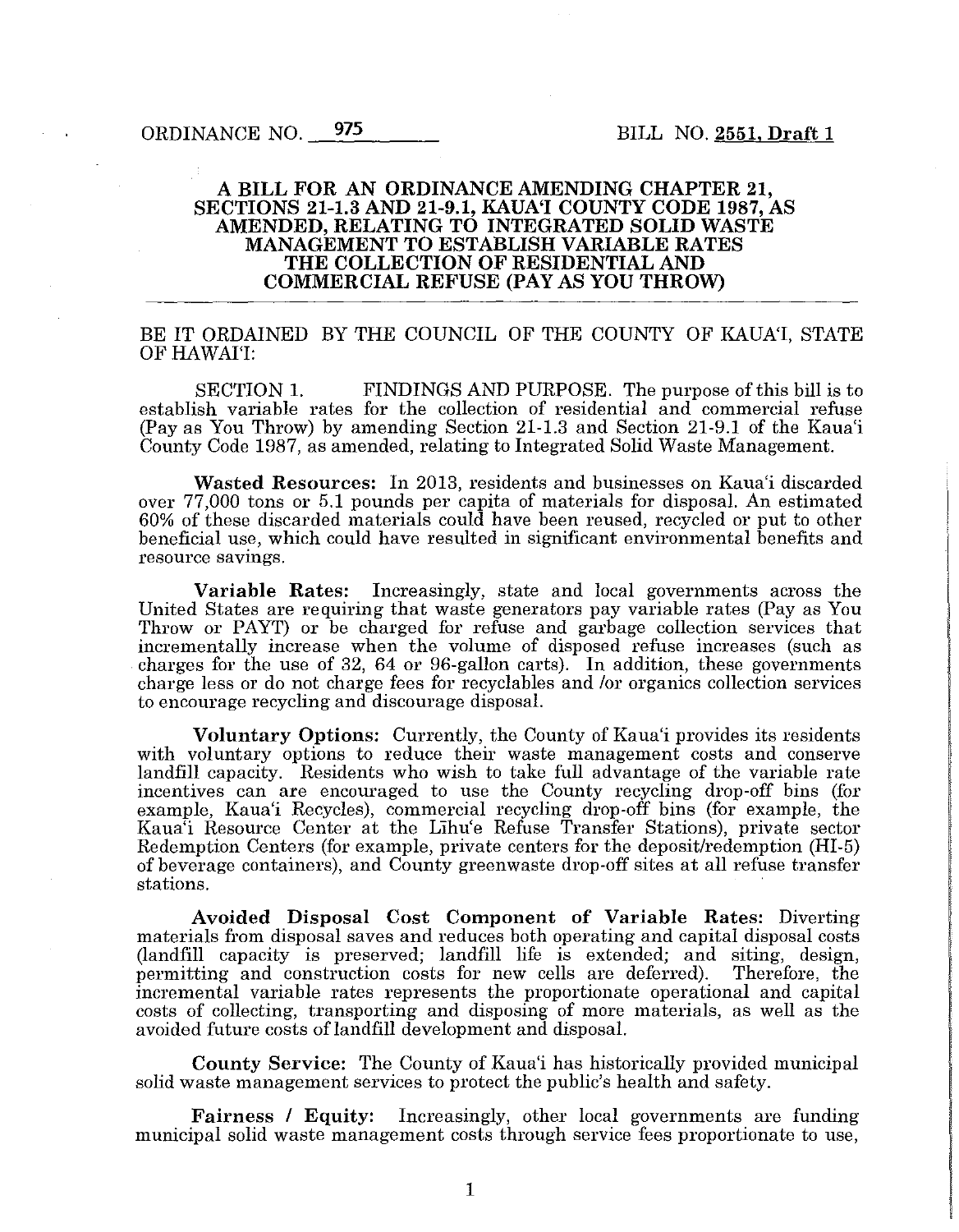as is done for water, sewer and electric utilities. Some residents and businesses perceive that paying for one's own service, and not subsidizing some one else's greater service, is more equitable.

 $\chi \sim$ 

Zero Waste Resolution: In 2011 the Kaua'i County Council passed a resolution incorporating the principles of Zero Waste Management into all areas of County government. Implementing the concept of Pay As You Throw is an essential element of incentivizing waste reduction, achieving maximum diversion, and reaching our Zero Waste goals.

Full Costs: Currently, residential refuse collection and disposal, costs the County roughly \$60.00 per household per month. subsidized for real property tax revenue. Even the small portion of the costs that are currently reflected in the property tax collection, do little to raise the public's awareness of the full cost of Solid Waste Management.

SECTION 2. Section 21-1.3 of the Kaua'i County Code 1987, as amended, is amended by amending the definition of "Benefitted Property" and "Serviceable Property" and by adding the definition of "Variable Residential Refuse Collection Assessment" to read as follows:

""Benefitted Property" means real property on which there is a dwelling unit [or place of business, which generates refuse, garbage or solid waste.] or units. Multiple units on a single piece of property shall each be considered to be an separate benefitted property.

"Serviceable Property" means a residence which is accessible from a public road by County collection vehicles. May also include properties on private roads where access agreements have been negotiated.

"Variable Residential Refuse Collection" means a surcharge amount for refuse collection service that varies based on the volume of a "cart" for automated refuse collection or the number of 32-gallon receptacles for manual refuse collection.""

SECTION 3. Section 21-9.1 of the Kaua'i County Code 1987, as amended, is hereby amended as follows:

## "Sec. 21-9.1 County Refuse Collection Fees from Businesses, Commercial, Non-residential, Transient Vacation Rental, Homestay, and Residential Generators.

(a) Business, Commercial, Transient Vacation Rental, Homestay, and other Non-residential Collection Fees. Business, commercial, educational, transient vacation rental, homestay, and other nonresidential establishments may not receive refuse collection service provided by the County unless an application is received and approved by the County Engineer. Refuse collection fees, for a calendar month, for such classification shall be as follows:

[MONTHLY BUSINESS, COMMERCIAL, TRANSIENT VACATION RENTAL, HOMESTAY, AND OTHER NON-RESIDENTIAL COLLECTION FEES FOR WEEKLY MANUAL REFUSE COLLECTION SERVICE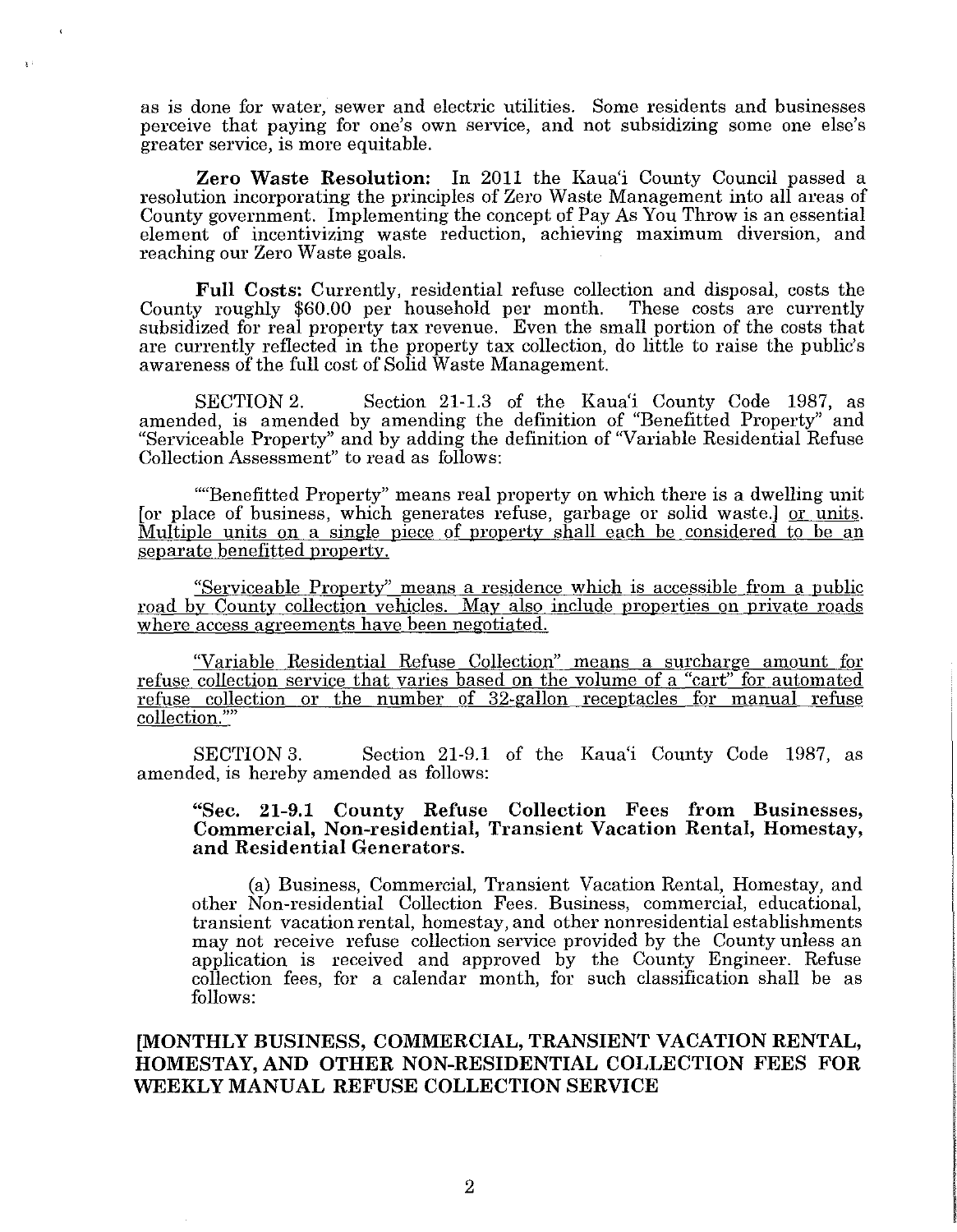# Monthly Business, Commercial, Transient Vacation Rental, Homestay, and Other Nonresidential Collection Fees for Weekly Manual Refuse Collection Service

| Number of trash containers each<br>collection                                   | Monthly fee for weekly collection |
|---------------------------------------------------------------------------------|-----------------------------------|
| Up to three $(3)$ each thirty-two $(32)$<br>gallon container*                   | \$84.00                           |
| Each additional increment of three (3)<br>each thirty-two (32) gallon container | \$84.00                           |

\*Minimum charge for each person or business

# Monthly Business, Commercial, Transient Vacation Rental, Homestay, and Other Nonresidential Collection Fees for Weekly Automated Refuse Collection Service

| Number of carts each collection                      | Monthly fee for weekly collection |
|------------------------------------------------------|-----------------------------------|
| $\vert$ One (1) each ninety-six (96) gallon cart*    | \$84.00                           |
| For each additional ninety-six (96)<br>  gallon cart | \$84.00                           |

\*Minimum charge for each person or business]

# MONTHLY BUSINESS. COMMERCIAL, TRANSIENT VACATION RENTAL. HOMESTAY. AND OTHER NON-RESIDENTIAL COLLECTION FEES FOR WEEKLY MANUAL OR AUTOMATED REFUSE COLLECTION SERVICE

# COMMERCIAL REFUSE COLLECTION ASSESSMENT

|                                                                                          | <b>Effective 7/01/2015</b>        |
|------------------------------------------------------------------------------------------|-----------------------------------|
| Size or Number of Carts                                                                  | Monthly Fee For Weekly Collection |
| Automated Collection: Assessment for<br>One (1) $64$ -gallon cart **                     | \$64.00                           |
| Automated Collection: Assessment for<br>One (1) 96-gallon cart                           | \$84.00                           |
| Manual Collection: Assessment for<br><u>two (2) 32-gallon receptacles <math>*</math></u> | \$64.00                           |
| Manual Collection: Assessment for Up<br>to three $(3)$ 32-gallon receptacles             | \$84.00                           |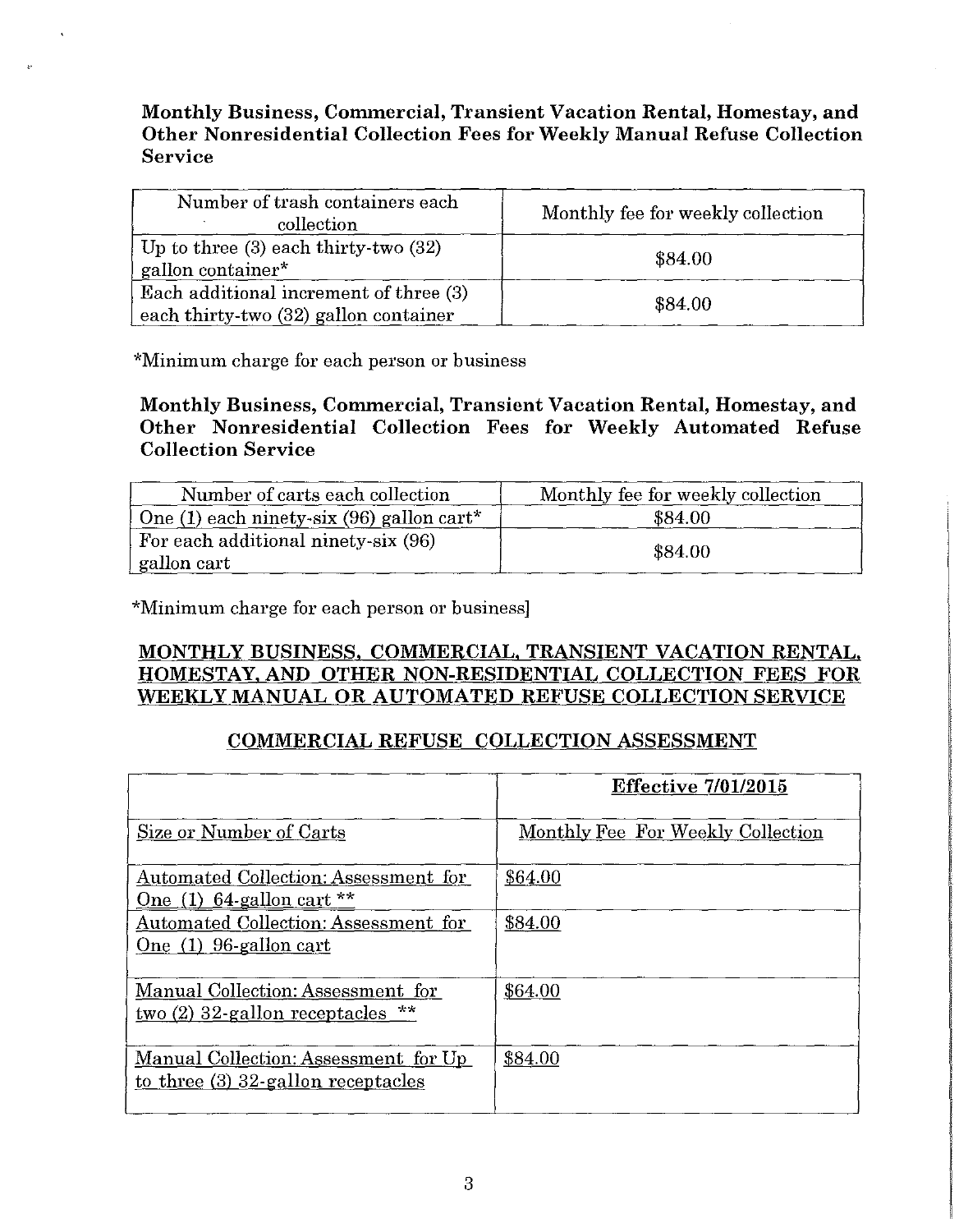\*\*Minimum charge for each person or business

Prior to requesting additional carts, receptacles, or service. a business shall subscribe to the maximum standard level of service (96-gallon automated cart or three (3) 32-gallon manual receptacles).

| Automated Collection: Assessment for \$64.00<br>each additional 64-gallon cart |  |
|--------------------------------------------------------------------------------|--|
| Automated Collection: Assessment for \$84.00<br>each additional 96-gallon cart |  |

[(b) Residential Refuse Collection Assessment. All properties in the County that are classified "serviceable," for refuse collection services provided by the Department, shall receive a refuse collection assessment according to the schedule below. The Refuse collection assessment for a calendar month, for such classification shall be as follows:

|                                      | <b>Effective 7/01/2011</b> |
|--------------------------------------|----------------------------|
| Base Monthly Assessment for          |                            |
| Collection per Benefitted Property   | \$6.00                     |
| Manual Curbside Collection:          |                            |
| Assessment for up to three (3)       | \$6.00                     |
| Receptacles                          |                            |
| Automated Curbside Collection:       |                            |
| Assessment for one (1) 96-gallon     | \$6.00                     |
| Receptacle                           |                            |
| Manual Collection: Assessment for up | \$12.00                    |
| to three (3) Additional Receptacles  |                            |
| Automated Curbside Collection: Each  | \$12.00                    |
| Additional 96-gallon receptacle      |                            |

## **RESIDENTIAL REFUSE COLLECTION ASSESSMENT**

Any residence that qualifies for an exemption under Section 5A-11.4(d) of the Kaua'i County Code shall receive a fifty percent (50%) reduction in the applicable refuse collection assessment specified in this Section.]

(b) Residential Refuse Collection Assessment. All properties in the County that are classified "serviceable," for refuse collection services provided by the Department, shall pay a *Base Monthly Refuse Collection* assessment according to the schedule below. Beginning July 1, 2015, the County will provide the option of selecting a 64 or 96-gallon automated cart for residential refuse collection. Some areas, as determined by the County Engineer may continue to receive manual collection. The *Variable Residential Refuse Collection Assessment* for a calendar month, for each option shall be as follows: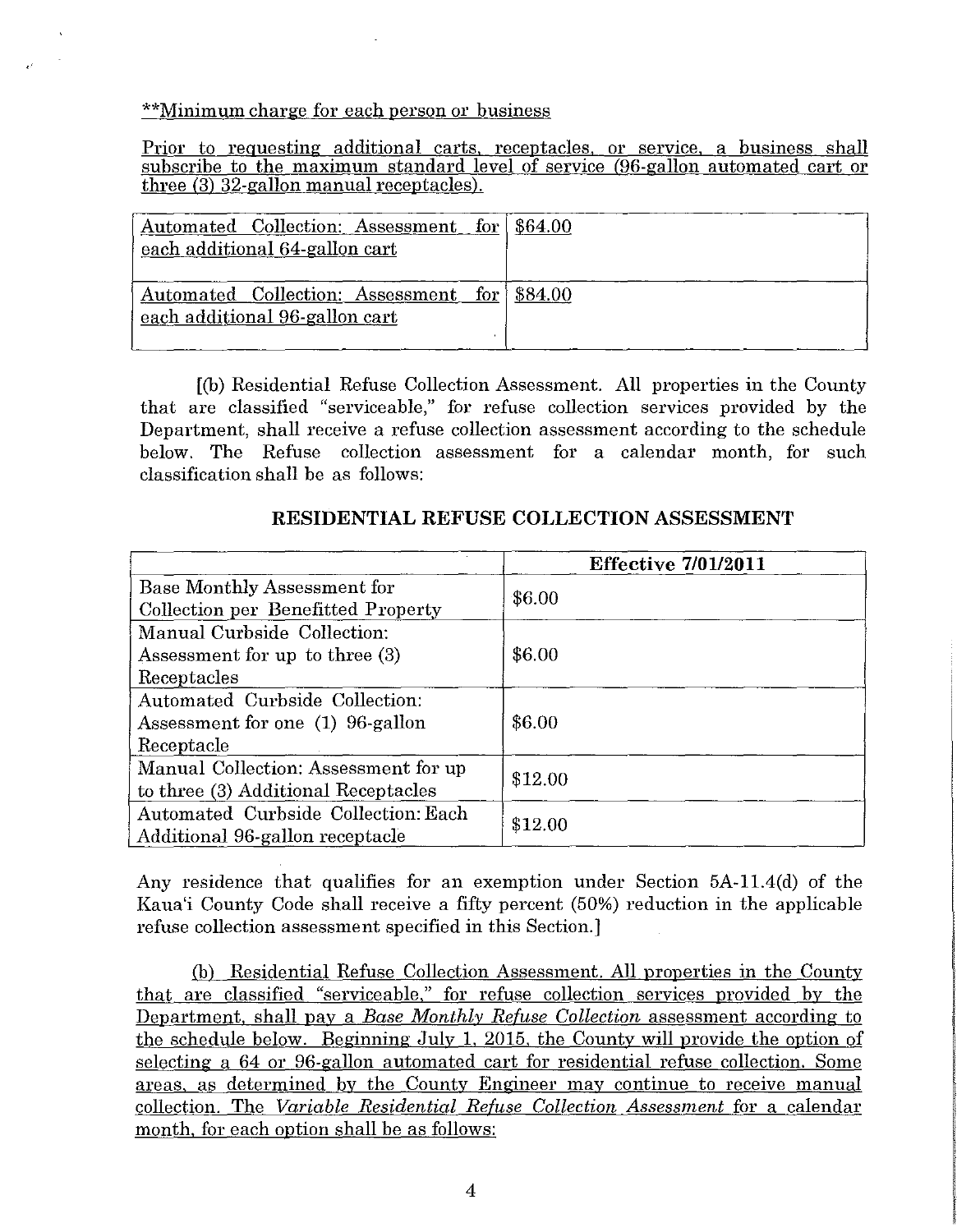# **RESIDENTIAL REFUSE COLLECTION ASSESSMENT**

|                                                                         | <b>Effective 7/01/2015</b> |
|-------------------------------------------------------------------------|----------------------------|
| Size or Number of Carts                                                 | Monthly Fee For Weekly     |
| Base Monthly Assessment per                                             |                            |
| <b>Benefitted Property</b>                                              | \$6.00                     |
|                                                                         |                            |
| Automated Curbside Collection:<br>Assessment for one (1) 64-gallon cart | \$4.00                     |
| Automated Curbside Collection:                                          |                            |
| Assessment for one (1) 96-gallon cart                                   | \$12.00                    |
|                                                                         |                            |
| Manual Curbside Collection:                                             |                            |
| Assessment for two (2) 32-gallon                                        | \$4.00                     |
| receptacles                                                             |                            |
|                                                                         |                            |
| Manual Curbside Collection:                                             |                            |
| Assessment for three (3) 32-gallon<br>receptacles                       | \$12.00                    |
|                                                                         |                            |

Prior to requesting additional carts. receptacles. or service. a resident must subscribe to the maximum standard level of service (96-gallon automated cart or three (3) 32-gallon manual receptacles).

| Automated Collection: Assessment for | \$10.00 |
|--------------------------------------|---------|
| each additional 64-gallon cart       |         |
| Automated Collection: Assessment for | \$18.00 |
| each additional 96-gallon cart       |         |
| Manual Collection: Assessment for    | \$10.00 |
| additional 32-gallon<br>(2)<br>two   |         |
| receptacles                          |         |
| Manual Collection: Assessment for    | \$18.00 |
| additional 32-gallon<br>(3)<br>three |         |
| receptacles                          |         |

Any residence that qualifies for an exemption under Section 5A-11.4 (d) of the Kaua'i County Code shall receive a fifty percent (50%) reduction in the applicable refuse collection assessment specified in this section.

(c) Other Automated Refuse Collection Fees.

**1)** County-provided carts are the responsibility of the owner and/or occupant. If the Department determines the County-provided cart must be replaced due to intentional damage by the owner and/or occupant and not due to normal wear and tear of the cart, the owner shall be assessed a unit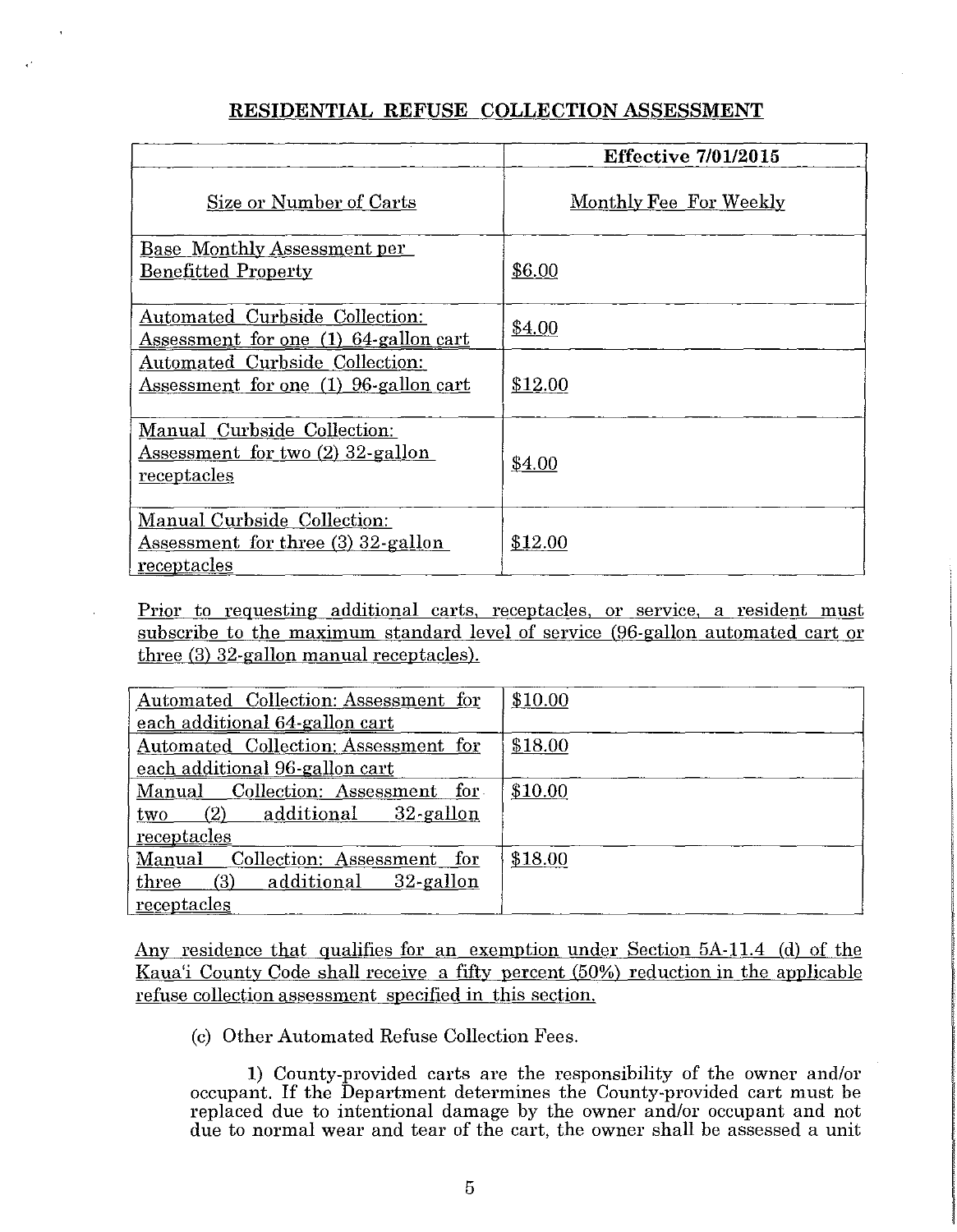fee of \$100 per cart. Payment shall be made in full to the County prior to replacement of the cart.

(2) The service fee for deactivating and reactivating refuse collection services at the same residence within one **(1)** year shall be \$50. Payment shall be made in full prior to reactivation of the Account.

(3) The service fee for upsizing or downsizing the size of the automated refuse collection cart once delivered shall be:

- a) There shall be no charge for "downsizing."
- b) *A* service fee of twenty dollars (\$20) per exchange will be assessed to residents requesting a larger size cart. However one (1) free cart exchange will be allowed within the first six (6) months.
- c) Payment shall be made in full prior to delivery of the new cart.

(d) Service Charges for Residential Refuse Collection.

(1) Annual service charges shall be based on the effective date of the Ordinance codified in this Section and thereafter the fiscal year beginning July 1st of any year; however, where collection services are commenced after July 1st of any year, the annual assessment shall be prorated accordingly on a monthly basis. Regular billings shall be made in accordance with the real property tax assessment billing cycle. Such bills shall be payable together with the real property tax assessments.

(2) Owners may pay for one (1) refuse receptacle per legally permitted dwelling unit. Assessments or fees for any additional receptacles shall be paid in advance of receiving collection services. Credits may be issued against any future collection assessment and shall be issued only upon termination of all refuse collection services."

SECTION 4. If any provision of this Ordinance or application thereof to any person, persons, or circumstances is held invalid, the invalidity does not affect the other provisions or applications of this Ordinance which can be given effect without the invalid provision or application, and to this end, the provisions of this Ordinance are severable.

SECTION 5. Material to be deleted is bracketed. New material is underscored. When revising, compiling, or printing this Ordinance, the brackets, bracketed material, and underscoring need not be included.

SECTION 6. This Ordinance shall take effect on July 1, 2015.

Introduced by: */s/* JAY FURFARO (By Request)

#### DATE OF INTRODUCTION:

**August 27, 2014** 

Lihu'e, Kaua'i, Hawai'i V:\BILLS\2012-2014 TERM\Bill No. 2551, Draft 1 PAYT YS\_cy.doc